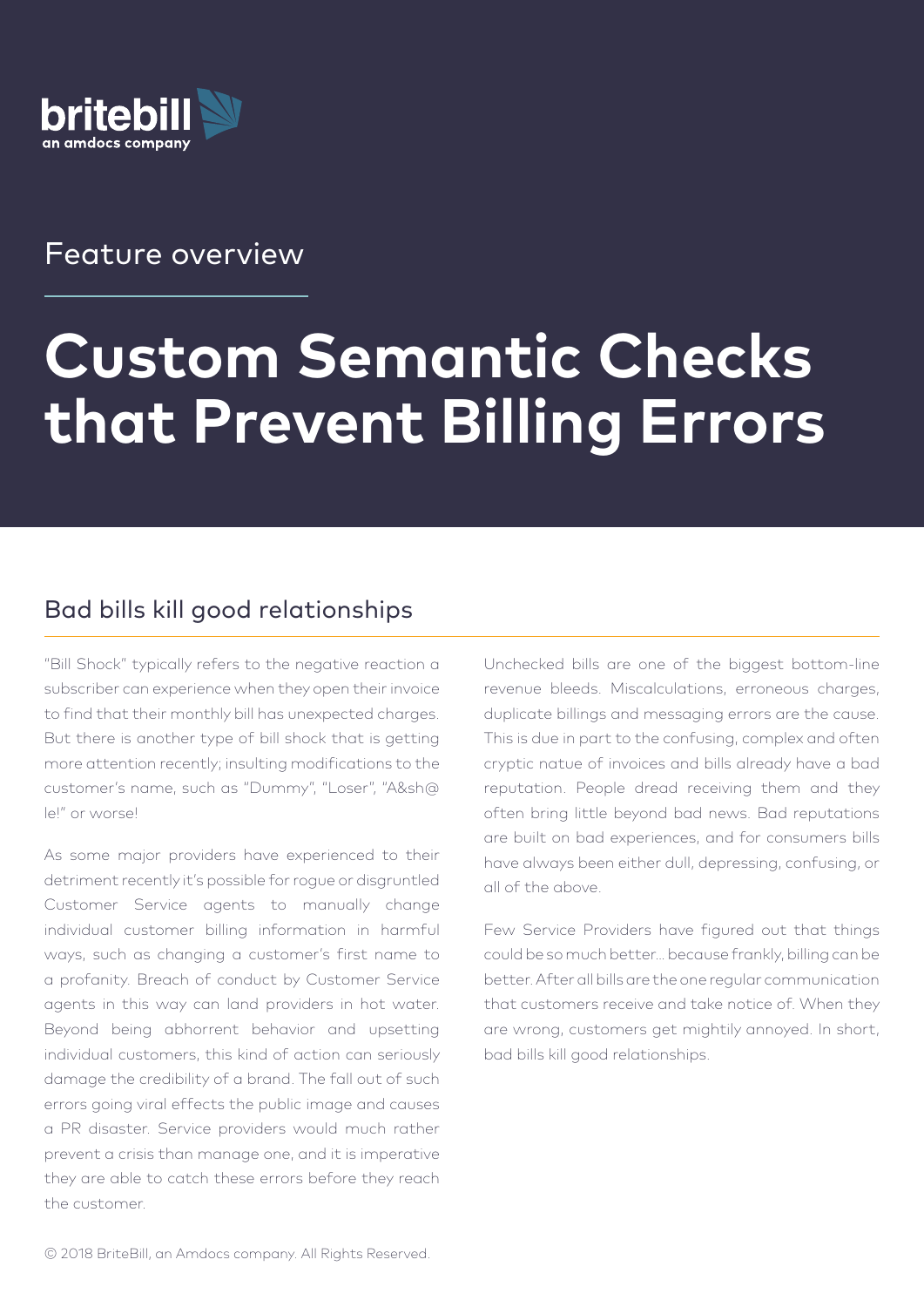#### BriteBill custom semantic checking

Typically bill production rates involve extremely large quantities and very high run rates. Therefore defects are often characterized and measured statistically; certain types of errors that are characterized consistently are often used as a metric for the error rate of an overall billing system. While the number of errors is measured, they are not actually prevented.

The BriteBill Consumer Bill Presentment Platform's Custom Semantic Checking feature enables Operators to detect these errors and protect their customers from all forms of Bill Shock. Building on the application's strong rules-based validation of cost-based calculations within the invoice, semantic checks can be extended to support additional custom validation requirements, such as content or provisioning checks.

© 2018 BriteBill, an Amdocs company. All Rights Reserved.

BriteBill can identify anomalies before the bill is distributed to the customer, thereby preventing potential disasters.

BriteBill's semantic checking can prevent billing errors by verifying the official invoice charge against BriteBill's recalculation of the charge. Any anomalies are caught allowing the Service Provider to resolve mistakes before the bill is sent to a customer.

Using the semantic checking feature puts the power back into the service provider's hands as a list of suspect bills that don't pass the checks can be removed from a bill run. These problem bills can be stopped and then reviewed with any errors corrected before they are issued.

> BriteBill provides a **strong defense** against errors ever reaching the customer.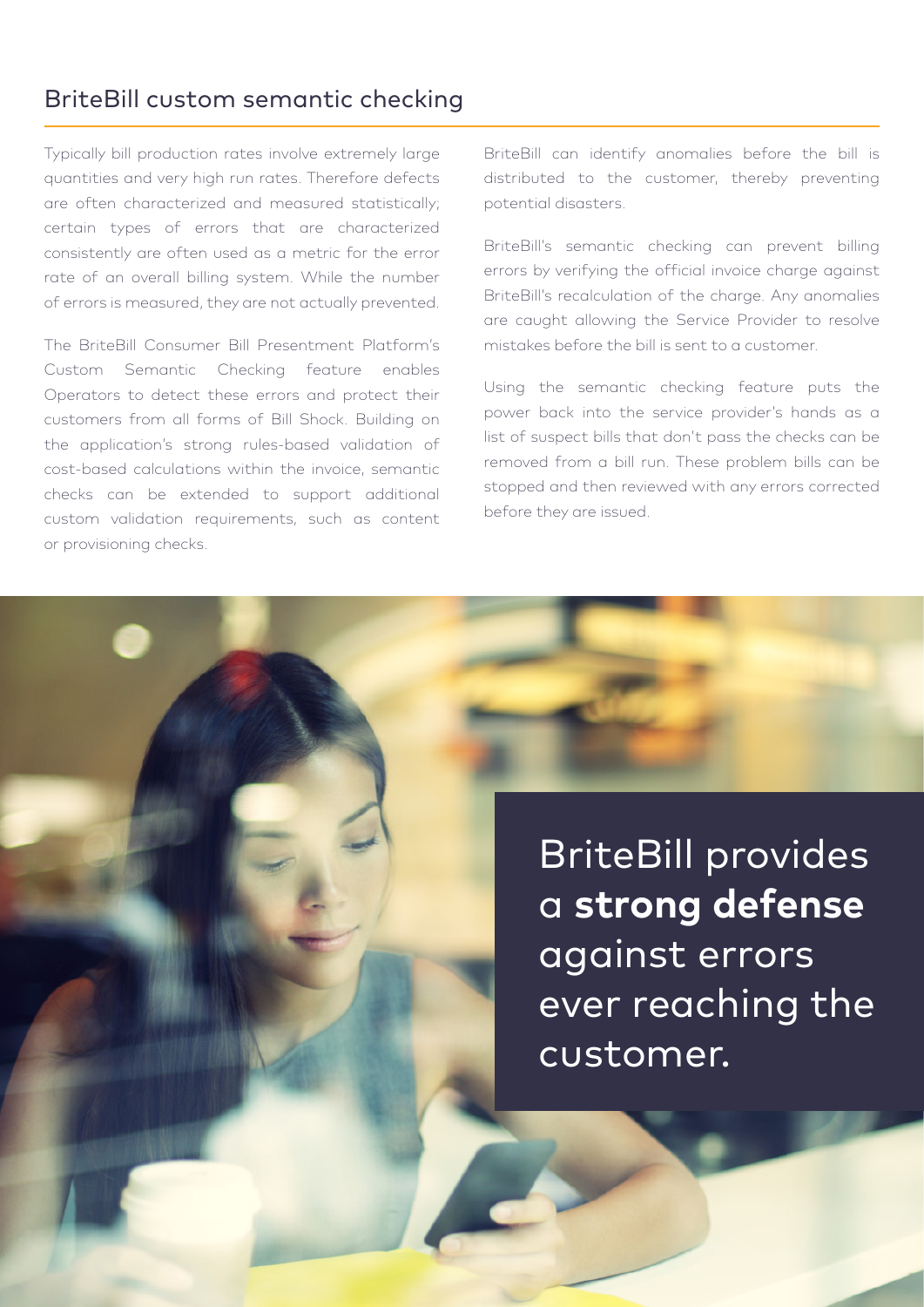# Preventing shocking bill charges

Custom Semantic Check rules may be configured to check the value of specific charges on the invoice. This can identify and prevent shocking bill charges due to incorrect offering or package configuration. Some examples of this are:

- 1. Checking that customers with an unlimited plan for certain usage types, do not have usage charges for the relevant line items on their invoice.
- 2. Checking invoice totals for those that exceed a certain amount and flagging identified bills for review prior to approval and distribution.

## Prevent shocking name calling

Using functionality similar to the semantic validation against line item charges, the BriteBill solution can check specific content such as first name, last name or address for potentially offensive or incorrect content, such as a derogatory name. Invoices which fail validation are reported to Billing Operations for review prior to the approval of a bill run. This allows suspect invoices to be approved or rejected before being viewed by the customer online, on their mobile device or in print.

## Rapid, light touch integration

This is supported by open source and BriteBill developed ETL mapping technology, a strong XML data model and rigorous semantic checking coupled with highly scalable billing data transport options from SFTP to SOAP. This approach allows for the rapid integration of the product with billing systems with little to no impact on the billing system infrastructure in very short timeframes.

All data is returned in a well-defined JSON format that is suitable for smartphone and other client application development.

© 2018 BriteBill, an Amdocs company. All Rights Reserved.